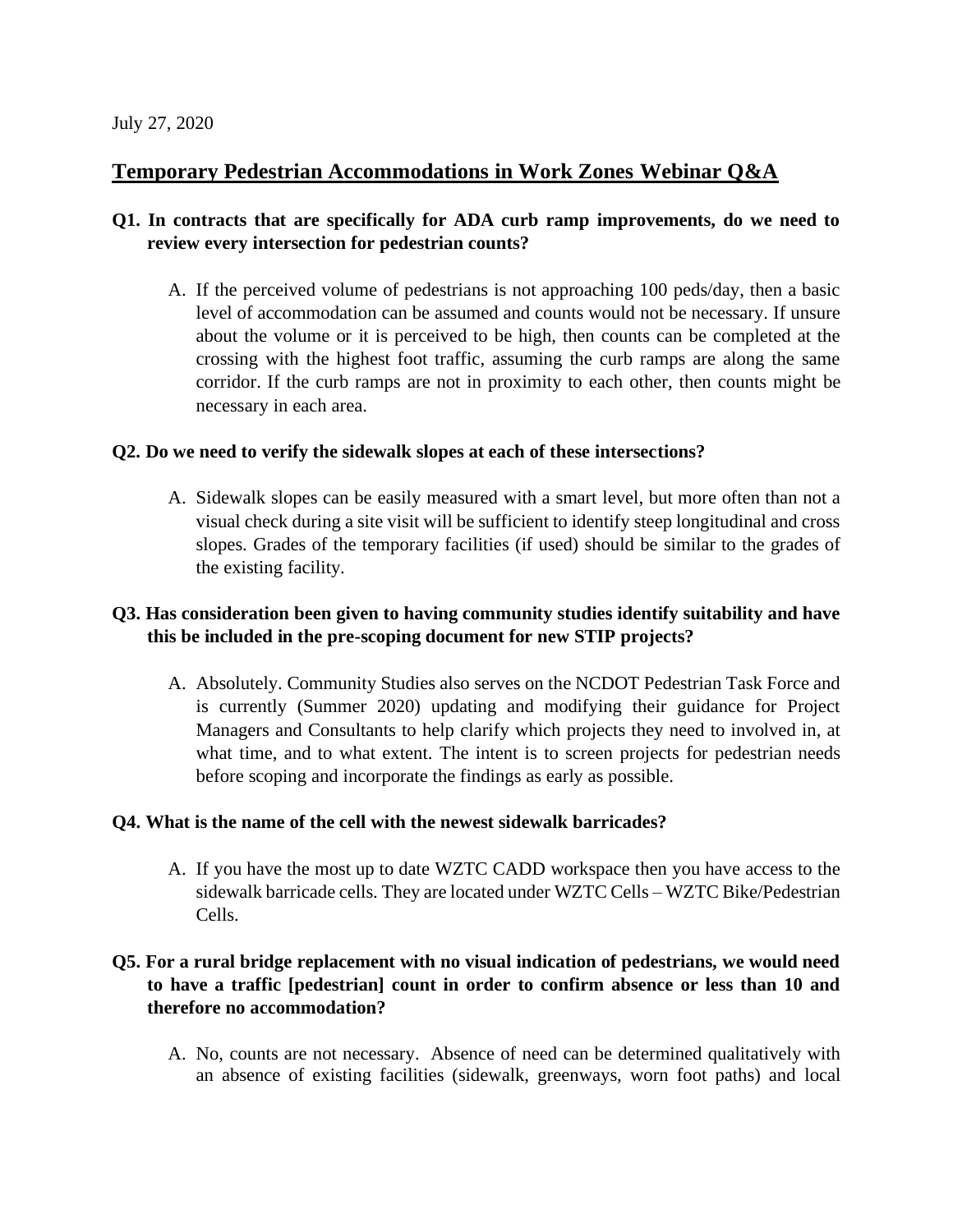division/regional DOT staff concurrence of an absence of activity. Counts should be ordered to verify moderate or higher levels of accommodation.

## **Q6. Is there a time frame for the use of a pick-up service if the access is completely out of service due to construction – i.e. 24 hours per day or something less since buses do not run full time?**

A. Our previous uses of Pedestrian Transport Service have been set up to match normal bus operating hours for that project area/municipality, however, consideration should be given to 24-hour operations. Most ridesharing and taxi companies operate 24/7, and there is no expected additional cost to the project by requiring the transport service to operate 24/7.

#### **Q7. Who do we contact to have plans done for our project and to determine the phasing?**

A. If your Division or City needs Traffic Management Plans or has a need to evaluate pedestrian accommodations in a work zone, Work Zone Traffic Control is always available to help and provide guidance. If you have an on-call contract with a firm that is qualified for Traffic Control, they can also help with that effort.

# **Q8. Will the pedestrian pickup and dropoff locations be on a separate plan sheet or is it combined with the detour routes? Is there an example of this?**

A. Thus far, showing the pickup/dropoff locations have not been on a separate plan sheet and are not required to be. However, it might be helpful to show a separate pedestrian plan for clarity if the plan sheet is crowded or if there are multiple locations or a lot of necessary pedestrian control devices.

# **Q9. Is angling the crosswalk like that [specific to a presentation slide image that depicted a temporary crosswalk installed at approximately a 45-degree angle from the curb to reach the original cross walk in the roadway] ADA compliant?**

Installing straight crosswalk markings is always the preferred best practice, but we are unaware of any existing ADA laws, draft PROWAG (Proposed Right-of-Way Accessibility Guidelines), or the MUTCD specifically addressing alignment of crosswalk markings or prohibiting bent crosswalks. While we believe the example provided in the PowerPoint presentation at the Cary Parkway/High House Rd. intersection was technically compliant with applicable regulations, the designer could have investigated the possibility of providing a better crossing with straight crosswalk markings by pulling back conflicting median noses and vehicle stop bars.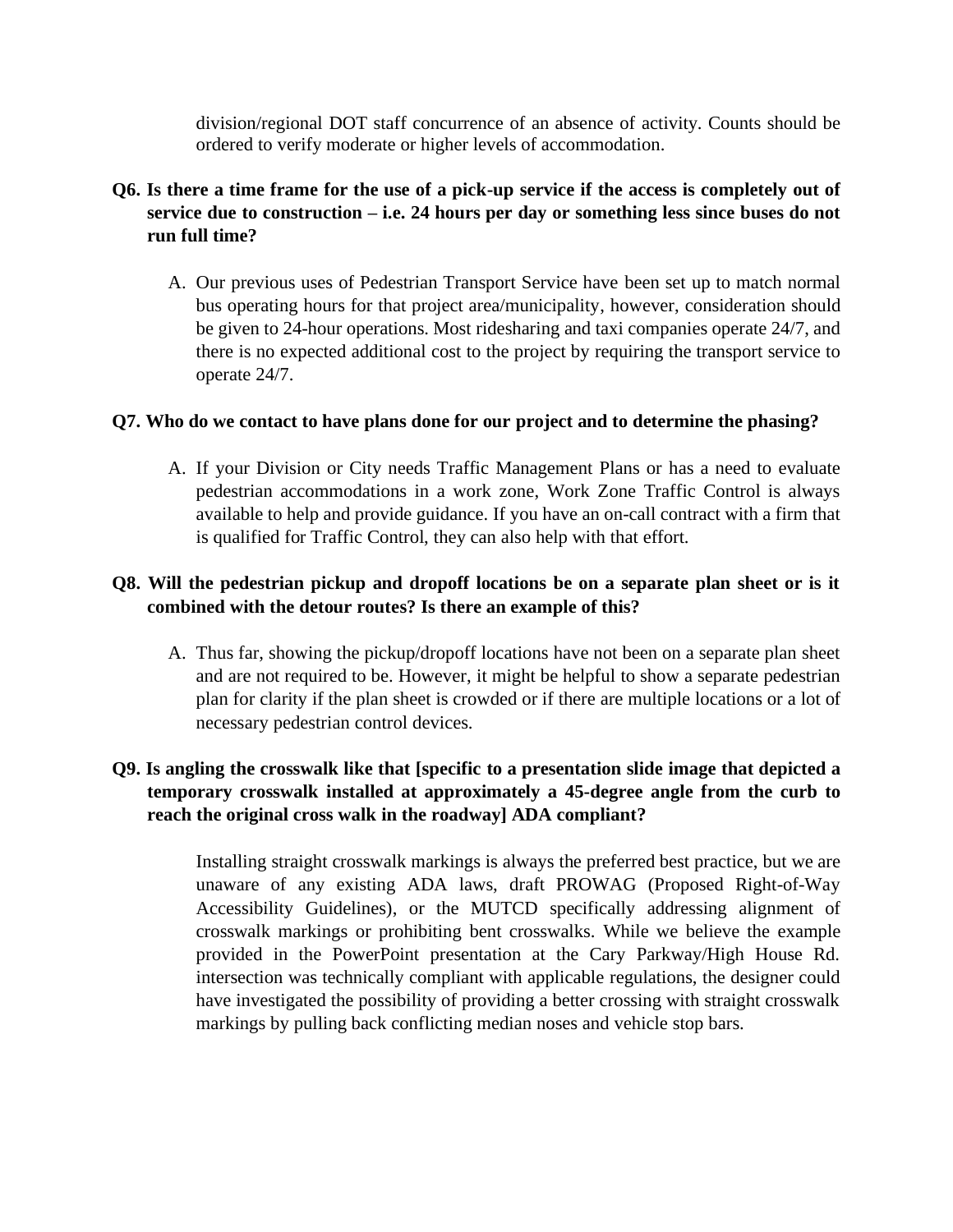From PROWAG: *R204.3 Pedestrian Street Crossings. A pedestrian access route shall be provided within pedestrian street crossings, including medians and pedestrian refuge islands, and pedestrian at-grade rail crossings. The pedestrian access route shall connect departure and arrival sidewalks.*

From MUTCD: *Section 3B.18, paragraph 17*: *Crosswalk markings should be located so that the curb ramps are within the extension of the crosswalk markings.*

# **Q10. Will these provisions [ADA Compliant Traffic Control Devices and Pedestrian Transport Service] also be available on the Contract Resources site?**

A. All WZTC special provisions, including these, are only available on WASP (Work Zone Application for Special Provisions) located on the WZTC Connect NCDOT website.

### **Q11. Can the provision [ADA Compliant Traffic Control Devices] be broken up into 3 separate provision for each device?**

A. This will be taken under consideration.

# **Q12. How are we to determine pedestrian shuttle pickup locations? Is this something that we potentially need to work with Roadway Design to have constructed as part of the project?**

A. Shuttle pickup/dropoff locations need to be at locations upstream and downstream from the active work area and large enough for a vehicle to stop for a length of time (long enough for a person to enter and exit the vehicle) outside of the open travel lane. That location will vary by project. Adjusting the location of a sidewalk closure to make sure it is adjacent to a suitable area for pickup/dropoff is acceptable.

We do not anticipate regular Roadway Design involvement (no pavement design or additional right of way) but a special scenario might require Roadway Design input.

#### **Q13. Do pedestrian counters use video?**

A. Yes, pedestrians are most often counted by video.

#### **Q14. When do you expect to update the manday estimate spreadsheet?**

A. This is a question for Professional Services Management Unit. We will investigate it to see if we can get this added.